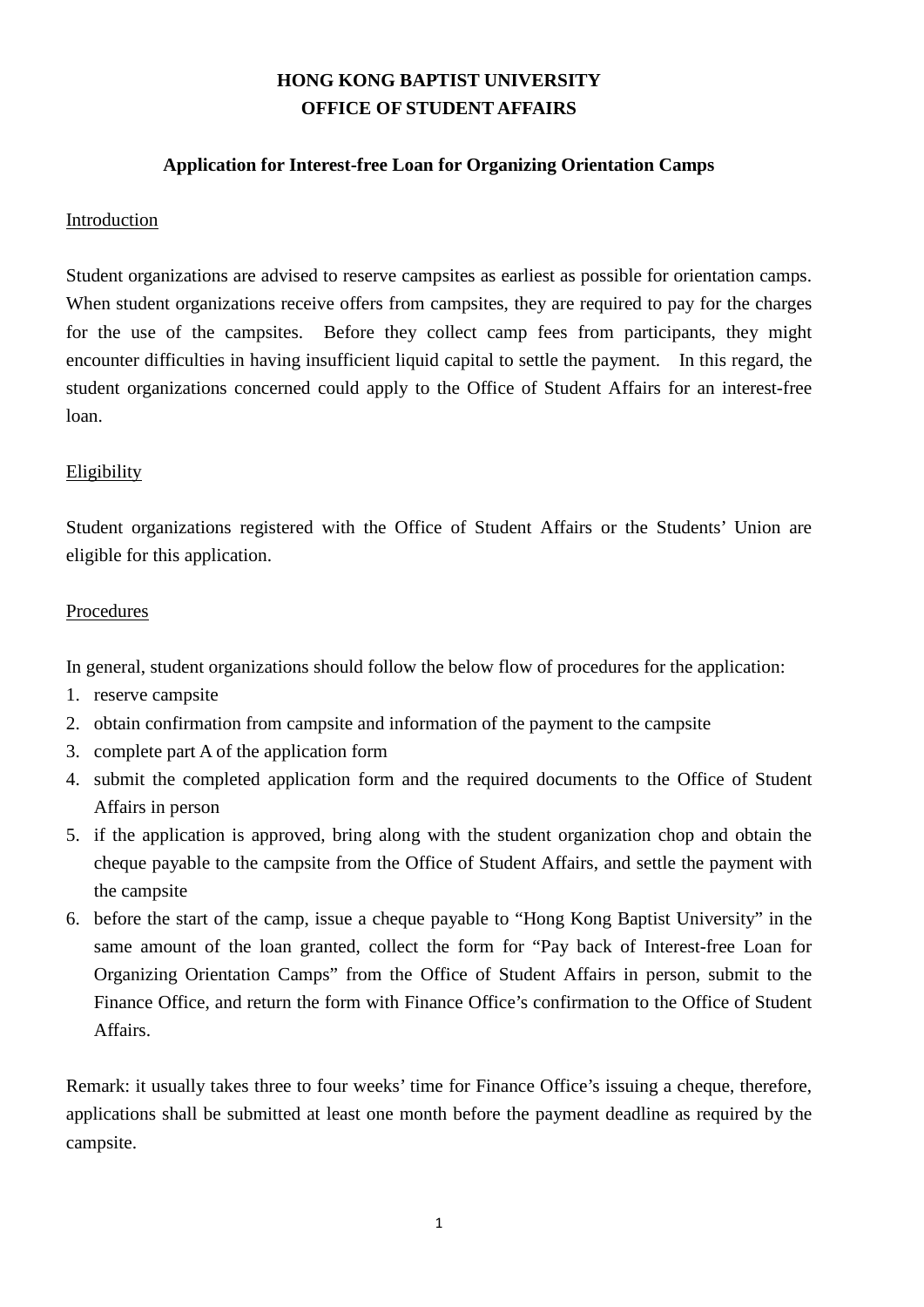# Application Form

|                                                         | Part A: Application for Interest-free Loan for Orientation Camp                                                                                                                                                                                                                                                                                                                                                                                                                                                                                    |                                                                    |
|---------------------------------------------------------|----------------------------------------------------------------------------------------------------------------------------------------------------------------------------------------------------------------------------------------------------------------------------------------------------------------------------------------------------------------------------------------------------------------------------------------------------------------------------------------------------------------------------------------------------|--------------------------------------------------------------------|
| <b>Name of Student</b>                                  |                                                                                                                                                                                                                                                                                                                                                                                                                                                                                                                                                    |                                                                    |
| Organization(s)                                         |                                                                                                                                                                                                                                                                                                                                                                                                                                                                                                                                                    |                                                                    |
| Date of Camp                                            |                                                                                                                                                                                                                                                                                                                                                                                                                                                                                                                                                    |                                                                    |
| <b>Venue of Camp</b>                                    |                                                                                                                                                                                                                                                                                                                                                                                                                                                                                                                                                    |                                                                    |
| <b>Proposed Camp Fee</b>                                | (freshmen)/___________(current students)                                                                                                                                                                                                                                                                                                                                                                                                                                                                                                           |                                                                    |
| <b>Expected Number of</b>                               | (freshmen)/___________(current students)                                                                                                                                                                                                                                                                                                                                                                                                                                                                                                           |                                                                    |
| Participants                                            |                                                                                                                                                                                                                                                                                                                                                                                                                                                                                                                                                    |                                                                    |
| <b>Amount of Loan Requested</b>                         | $\frac{1}{\sqrt{1-\frac{1}{1-\frac{1}{1-\frac{1}{1-\frac{1}{1-\frac{1}{1-\frac{1}{1-\frac{1}{1-\frac{1}{1-\frac{1}{1-\frac{1}{1-\frac{1}{1-\frac{1}{1-\frac{1}{1-\frac{1}{1-\frac{1}{1-\frac{1}{1-\frac{1}{1-\frac{1}{1-\frac{1}{1-\frac{1}{1-\frac{1}{1-\frac{1}{1-\frac{1}{1-\frac{1}{1-\frac{1}{1-\frac{1}{1-\frac{1}{1-\frac{1}{1-\frac{1}{1-\frac{1}{1-\frac{1}{1-\frac{1}{1-\frac{1}{1-\frac{1}{1-\frac{1}{1-\$                                                                                                                              |                                                                    |
| <b>Issue Date of Loan Requested</b>                     | $(first loan) /$ (second loan)                                                                                                                                                                                                                                                                                                                                                                                                                                                                                                                     |                                                                    |
| <b>Payee Name of the Cheque</b>                         |                                                                                                                                                                                                                                                                                                                                                                                                                                                                                                                                                    | (in English)                                                       |
| Date of Loan Return                                     |                                                                                                                                                                                                                                                                                                                                                                                                                                                                                                                                                    |                                                                    |
| <b>Declaration</b>                                      | As the person-in-charge, I declare that the information given in this<br>application form is true to the best of my knowledge.<br>responsible for this camp and serve as the contact person for all future<br>matters relating to the camp. I promise to return loan by the aforesaid<br>date, and I understand that failure of returning the loan on time leads to<br>immediate suspension of University services provided to our<br>organization(s).<br>Name: (English)<br>Student Number:<br>Email address:<br>Position in Student Organization | I am<br>(Chinese):<br>Contact No.:<br>Name of Student Organization |
| <b>Documents to be Attached</b><br>with the Application | Chop of Student Organization<br>A copy of the confirmation letter and/or debit note issued by the<br>1.<br>campsite<br>A copy of the bank statement of the student organization(s)<br>showing the most updated bank balance<br>List of committee members for organizing this camp (including full<br>3.<br>names, student ID numbers and contact numbers)                                                                                                                                                                                          | Date                                                               |
|                                                         | Proposal and financial budget of this camp<br>4.                                                                                                                                                                                                                                                                                                                                                                                                                                                                                                   |                                                                    |